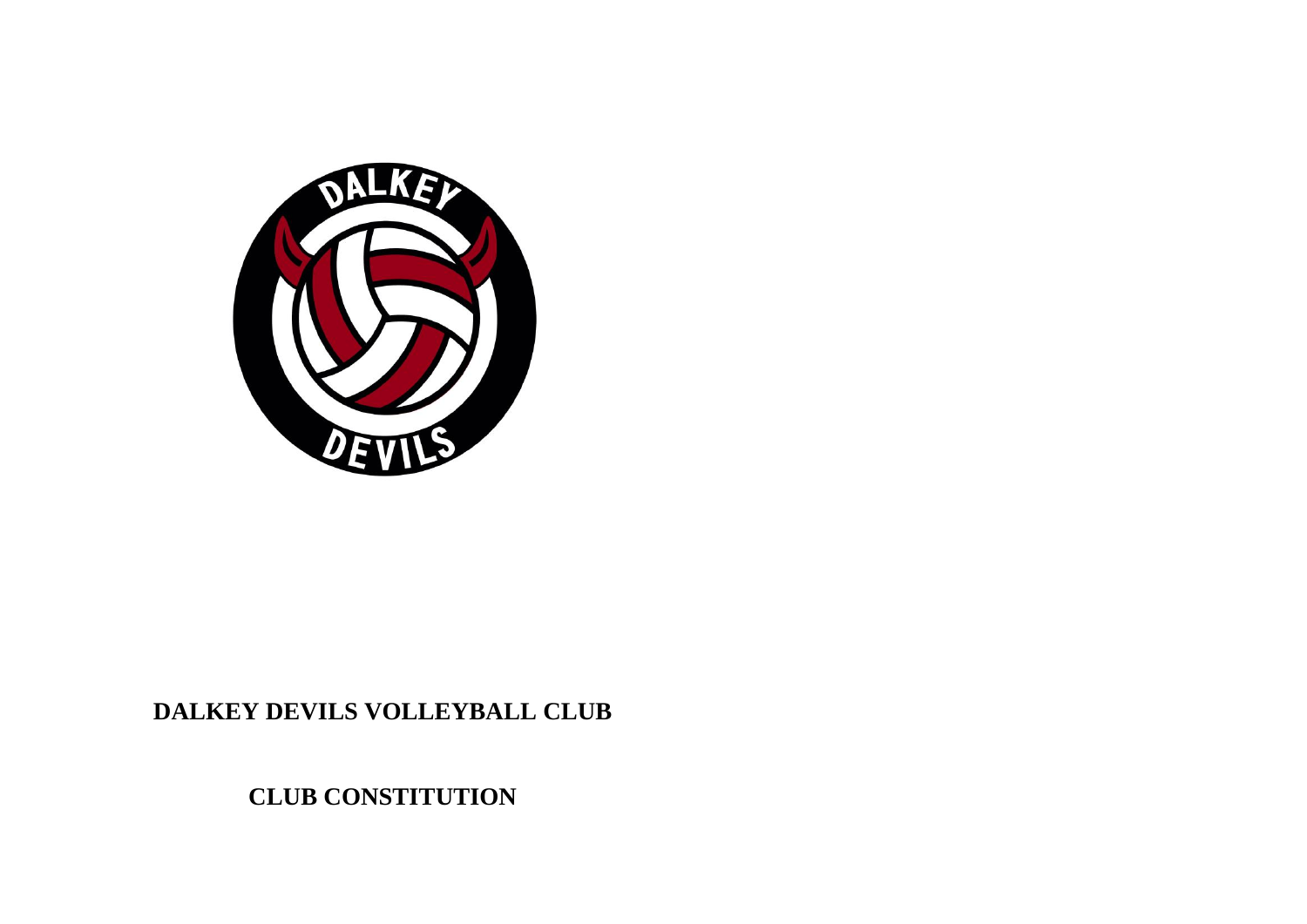# **RULES**

### **1. SUBSCRIPTIONS 2. ABSENTEEISM 3. FUND RAISING 4. SOCIAL ACTIVITIES 5. GENERAL CONDUCT**

#### **1. SUBSCRIPTIONS**

There will be an annual club registration fee for all members joining the club and who wish to participate in the National League and Cup Competitions, and to cover Public Liability Insurance. This fee is set prior to the commencement of the season at the Annual General Meeting. The fee is payable throughout August or September, or at the time of a new player joining the Club.

Each member is also required to pay an annual membership, used in order to cover cost of renting the training facilities, cover coach and referee fees, etc. The annual membership must be paid at the time of the member joining the Club. Members can avail of the option to spread the annual membership cost over 4 smaller payments (payable on the  $1<sup>st</sup>$  of September, December, March, and June). The fee will be set at the Annual General Meeting.

Should members fail to pay their membership at the agreed time, they will be expected to settle their arrears at the next training session they attend.

In the event that a player misses one or more training sessions, for whatever reason, their membership is still payable. A balancing statement can be made available upon request from the Club treasurer.

A reduction of membership fees, or an alternative payment structure, may be allowed in the following circumstances, and at the discretion of the Committee:

- Unemployment
- Long term illness/injury

The member seeking the reduction must make their request to the Club Committee in writing, by emailing the Club Secretary on info@dalkeydevils.com

#### **2. ABSENTEEISM**

In the event of absenteeism from training and/or matches, each player must:

- Notify the coach (or the team captain, in the coach's absence) 24 hours prior to training/match.
- After the training/match: contact the team captain to determine if there are any time/venue changes to upcoming events.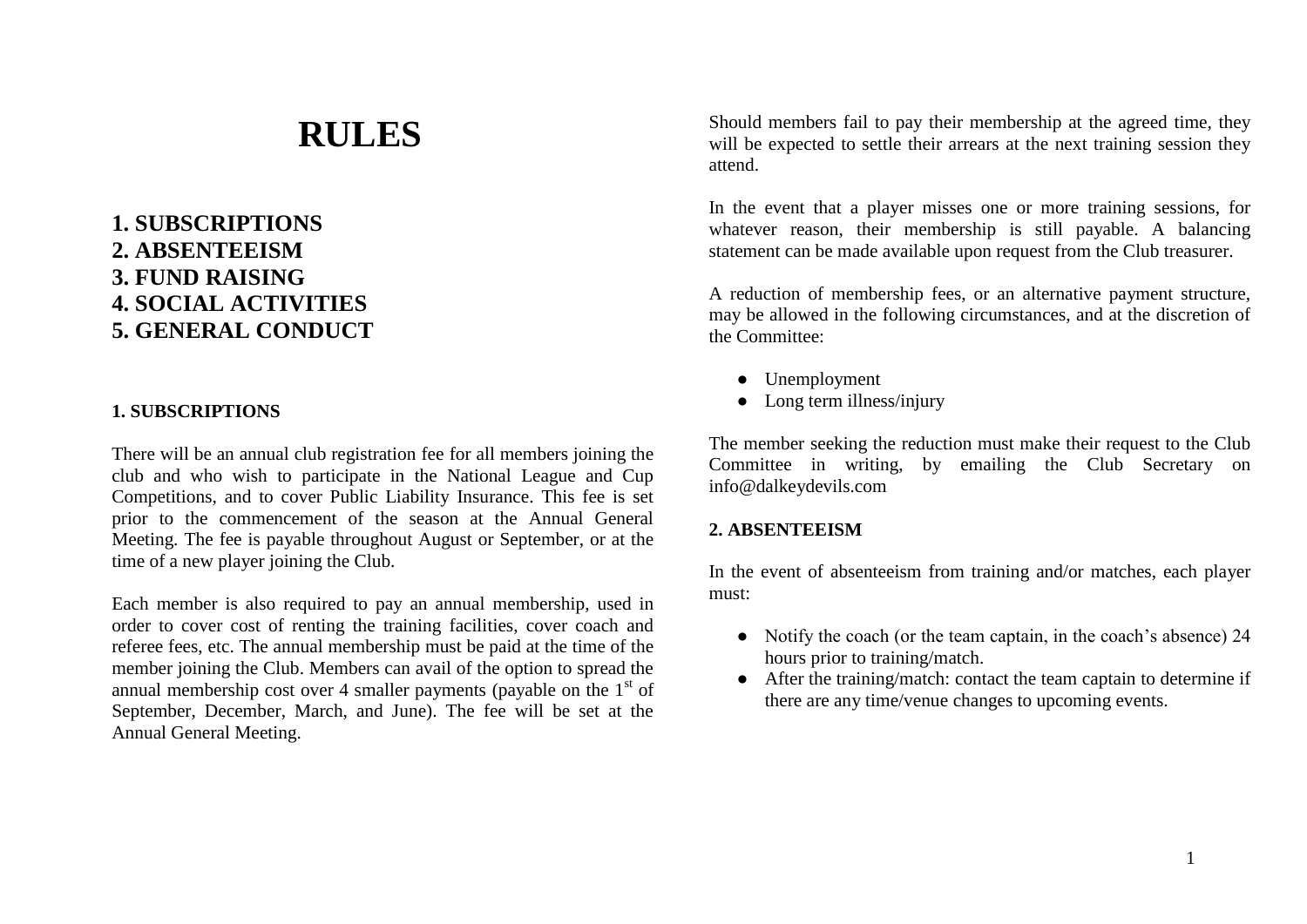### **3. FUND RAISING**

The appointed Committee may organise fundraising events throughout the year. It is expected that all members will participate in the Club fundraising events.

### **4. SOCIAL ACTIVITIES**

The elected Committee may organise social activities throughout the year for the good of the Club and its members. It will be expected that all members will participate in these activities, where possible.

### **5. GENERAL CONDUCT**

It is expected that players will demonstrate good sportsmanship when participating in training and matches.

In the event of any inter-player grievances, a Club member may approach another Club member with a view to resolving the matter informally, and amicably. If the grievance is not resolved in this way, the Club member should approach any member of the Club committee to raise the grievance formally.

Player – Coach grievances should be raised directly with the coach. If the grievance is not resolved in this way, the Club member should approach any member of the Club committee to raise the grievance formally.

Club members must respect all fellow teammates / opposing teams / coaches and match officials.

Unsportsmanlike conduct will not be tolerated. (The following is an excerpt from the official FIVB rules).

#### **SPORTSMANLIKE CONDUCT**

Participants must know the official Volleyball Rules and abide by them. Participants must accept referees decision with sportsmanlike conduct, without dispute. In case of doubt, clarification may be requested only through the game captain.

Participants must refrain from actions or attitudes aimed at influencing the decisions of the referees or covering up faults committed by their team.

#### **FAIR PLAY**

Participants must behave respectfully and courteously in the spirit of FAIR PLAY, not only towards referees, but also towards other officials, the opponents, team-mates and spectators.

The coach's decision is final.

There is a designated Children's Officer within the Club. This Officer will have completed all the necessary courses and achieved the appropriate qualifications required to deal with any child-welfare related issues that may arise.

The Club has adopted the Irish Sports Council's "Code of Ethics" and "Good Practice for Children in Sport Guidelines". Copies of these documents are available upon request.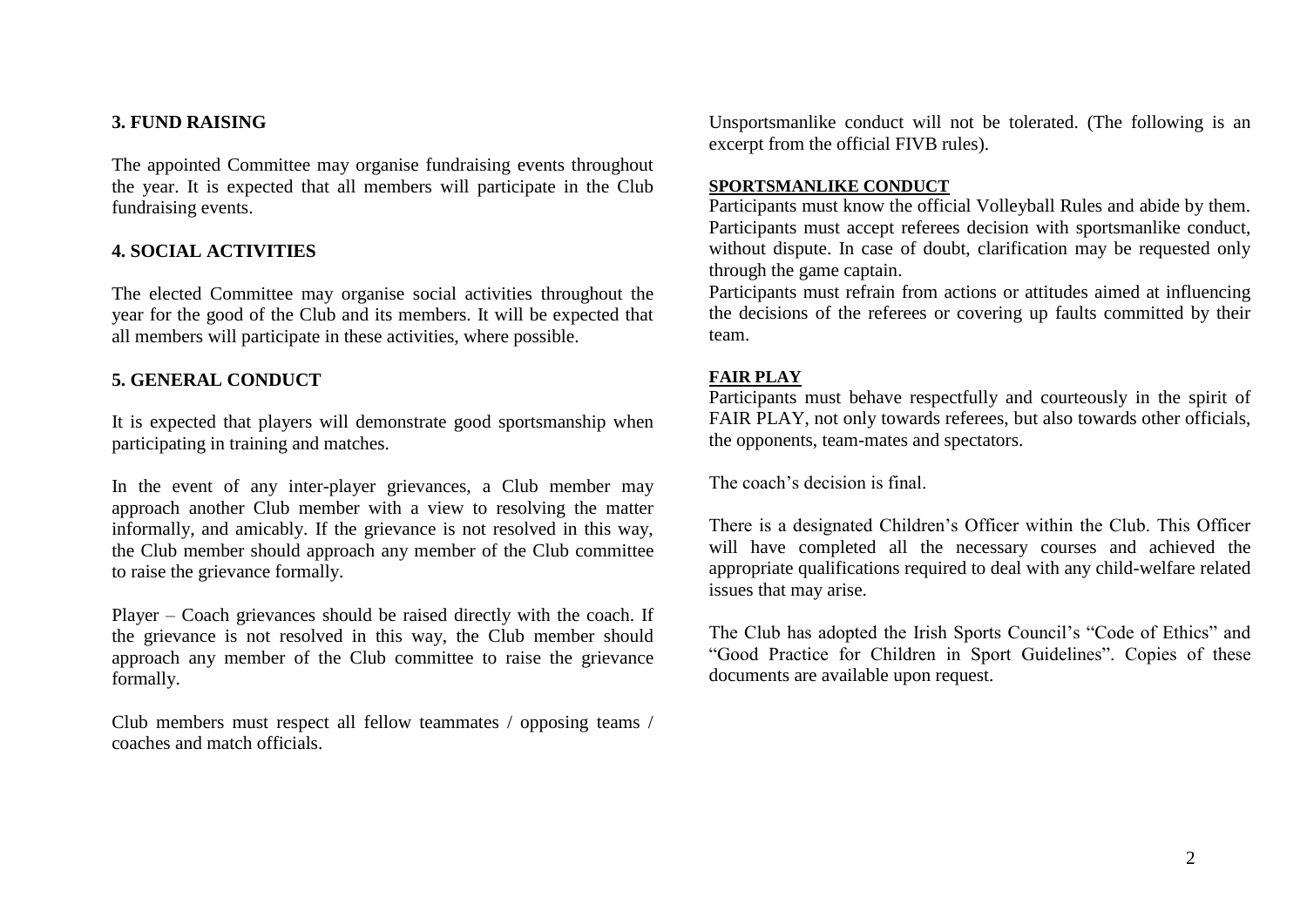### **DUTIES AND RESPONSIBILITIES**

### **1. CLUB MEMBERS 2. COMMITTEE MEMBERS 3. COACHES**

### **1. CLUB MEMBERS**

Club members may be required to help officiate for some matches; this may include refereeing duties (where necessary qualifications have been obtained), score-keeping duties and lines-keeping duties.

The Club is a voluntary, and not for profit organisation. In order for the Club to function, members must assist in the running of the Club, and may be required to fill Committee positions for a period of one year. Alternatively, they may be required to act as the Club's designated person to fulfil the VAI's requirement for a VAI Commission member.

Players are required to look after the upkeep of any Club supplied attire.

Team attire and equipment remains the property of Dalkey Devils Volleyball Club. A security deposit of  $\epsilon$ 25 is to be paid to the Club's equipment manager upon receipt of the Club's uniform. This security deposit is refundable, and is returned to members at the end of each season, provided their match uniform is returned, and is in good condition.

At the end of each season, and in the event of members leaving the Club, players are required to return their official team attire, and any other Club equipment, to the Club.

The security deposit will not be returned to a player should any of the Club attire be damaged, lost or not returned when requested.

All players must be 12 or over to join the Club.

### **2. COMMITTEE MEMBERS**

### **It is the aim of the Committee to:**

- Hold regular meetings
- Take responsibility for any Club equipment
- Arrange venues for training and matches
- Provide match gear for each team
- Organise fundraising events
- Liaise with coaches, players, VAI and other bodies
- Organise social events
- Notify coaches and players of upcoming events
- Collect fees and oversee all financial duties
- Complete registration of players with VAI
- Arrange match officials where appropriate
- Provide club contact list for all members
- Look after the recruitment of new players
- Provide and maintain a First Aid kit for each team